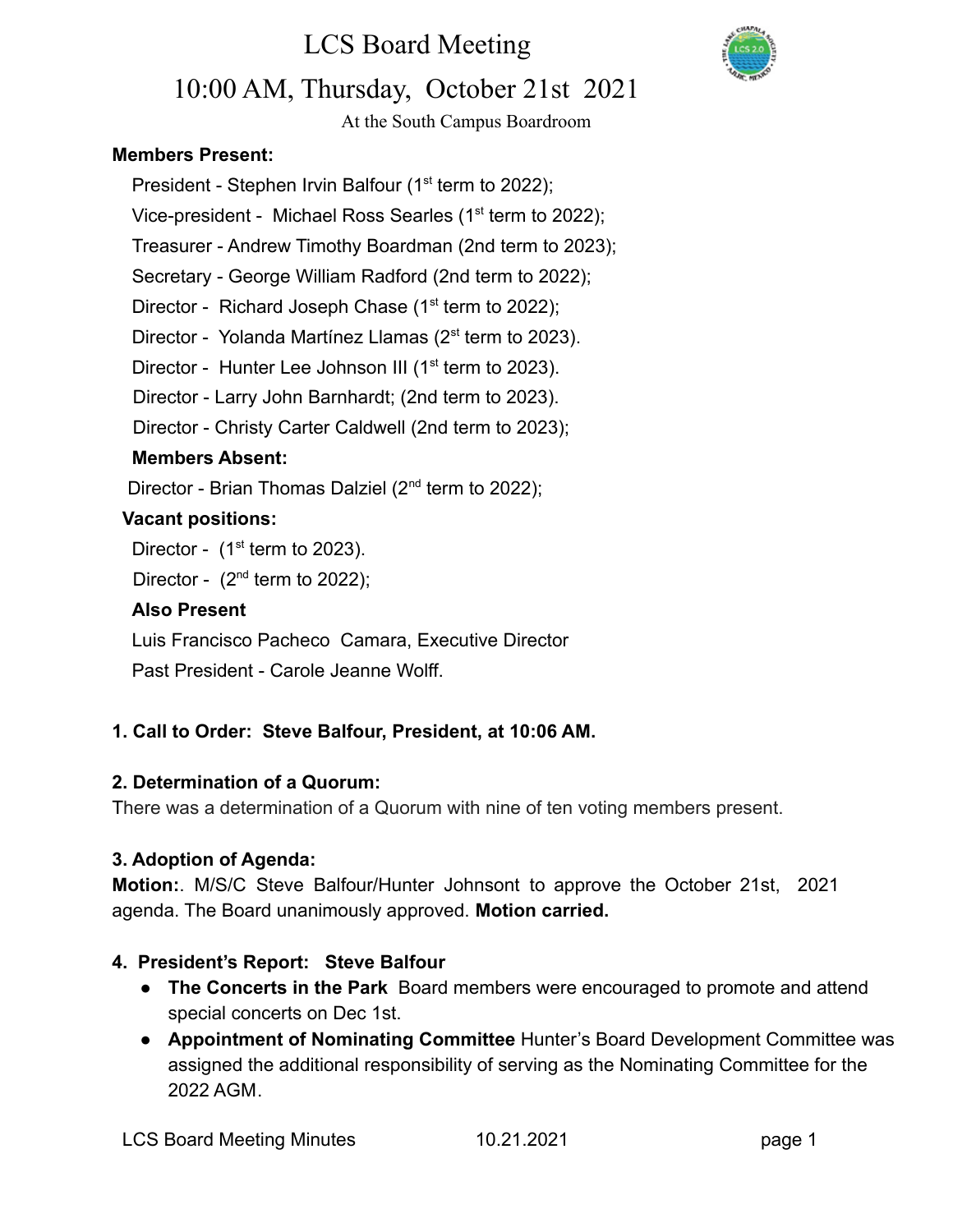

## 10:00 AM, Thursday, October 21st 2021

At the South Campus Boardroom

- **2022 General assembly** The date of the AGM was set as March 15th, 2022. The preferred approach would be a combination of a live and Zoom meeting. The Board planning retreat will take place after the AGM
- **Annual Giving:** The campaign continues as an important source of revenue for the LCS. Monthly appeals for donations are planned.

## **5. Secretary's Report: George Radford, Secretary**

- **Motion** M/S/C George Radford/ Rick Chase to approve the minutes of the September 19th Board meeting. The Board members unanimously approved. **Motion Carried.**
- **●** Minutes of the March, 2021 AGM meeting The protocolized minutes were received from Notario #2.

### **6. Treasurer's report: Tim Boardman, Treasurer.**

#### **September, 2021**

Good month with membership, programs and fundraising carrying the month. Expenses largely as budgeted.

**Year to date [YTD]** Membership, programs and Fundraising are all above budget and are going strong. Admin expenses are very close to budget, other expenses are in line with the increased levels of revenue. Buildings/grounds reflect the additional repairs and maintenance that has been required. Unrestricted cash is at \$1,400k or close to 4 months of operations.

**Motion:** M/S/C Tim Boardman/Rick Chase to accept the October, 2021 Treasurer's Board Report, Balance Sheet and other financial reports. Discussion. The Board unanimously approved. **Motion Carried.**

A public report is available in the LCS office.

A draft of the 2022 LCS budget will be presented to the Board at the November meeting.

#### **7. Executive Director's Report - for September, 2021. Luis Francisco Pacheco**

#### **Development activities**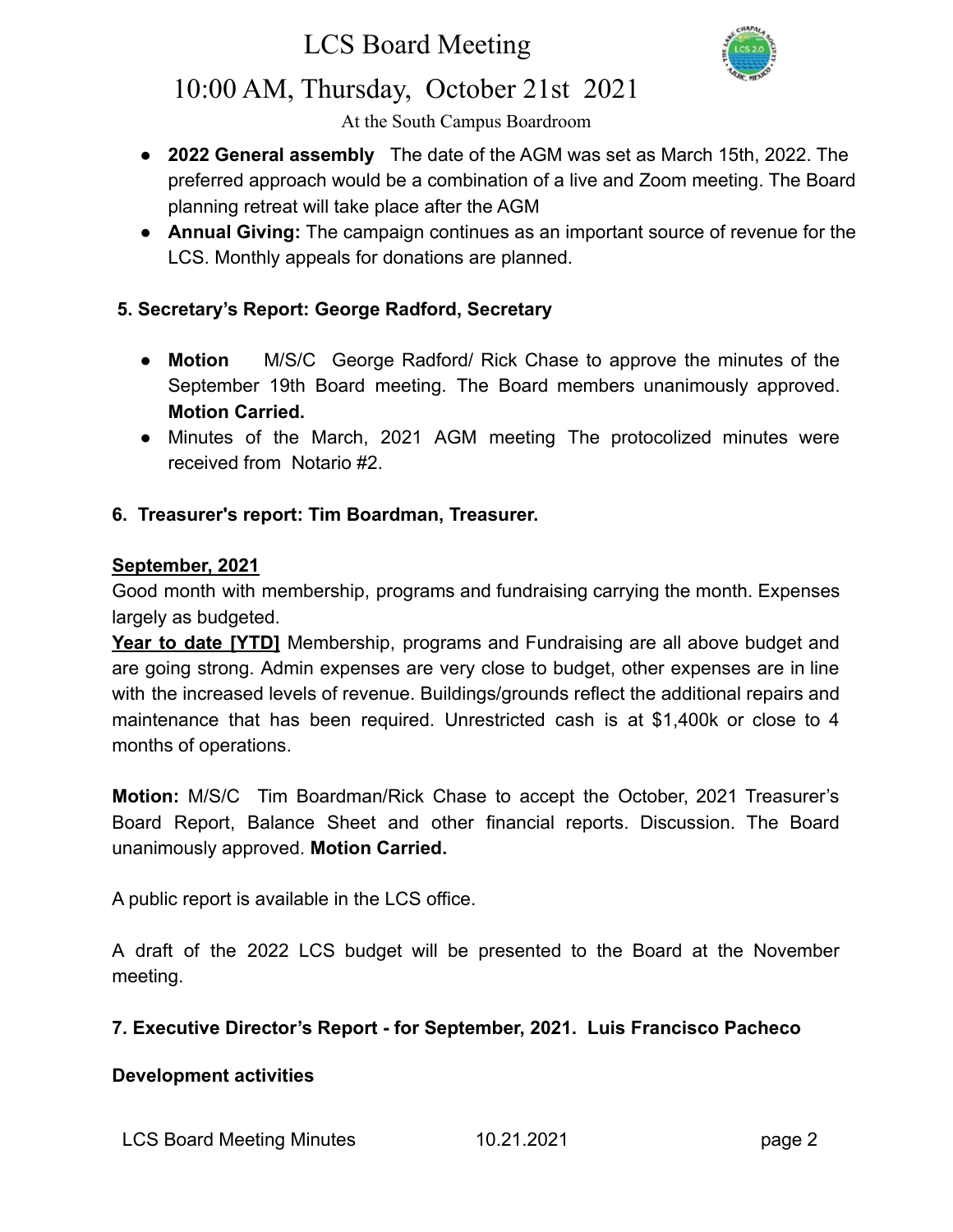

## 10:00 AM, Thursday, October 21st 2021

#### At the South Campus Boardroom

The  $16<sup>th</sup>$  concert took place on September  $19<sup>th</sup>$  featuring The Royals with a ticket sale of 192. The  $17<sup>th</sup>$  concert took place on October 3 featuring Diana Villanova with a ticket sale of 149  $\ldots$  The Annual Tequila Testing event took place on September 10<sup>th</sup>, with 139 tickets sold. And the Wine Testing took place October  $15<sup>th</sup>$  with 102 tickets sold.

#### **Education Programs.**

Spanish in action: The new period started. 5 groups with 37 student's total. Level 3B is now open.

The Children Arts program resumed on September 4, 2021, with 10 young artists, under a strict COVID operating protocol. ASA art shows have restarted at LCS.

#### **Human resources.**

Other members of staff were able to get their vaccines this month. At this moment 92% of our Staff is fully vaccinated and 100% has at least one shot.

#### **Conecciones Magazine:**

The October magazine was online. It was sent to 8060 e-mail contacts, and the mail was opened by 32% of recipients. It has been read online by 651 persons and downloaded by 196.

#### **Social Media:**

We got 59 new followers, 42 posts and 10,868 people reached. During the month 77 design pieces and 4 videos were made.

#### **Molinari State**

It is expected the LCS will be signing the final sales papers in the first week of November.

#### **Directory**

We have started the ad selling process and have set sales indicators and deadlines to complete the process on time.

#### **Library Roof Repairs**

Recent rains have created serious leaks in the Library roof which require immediate repair.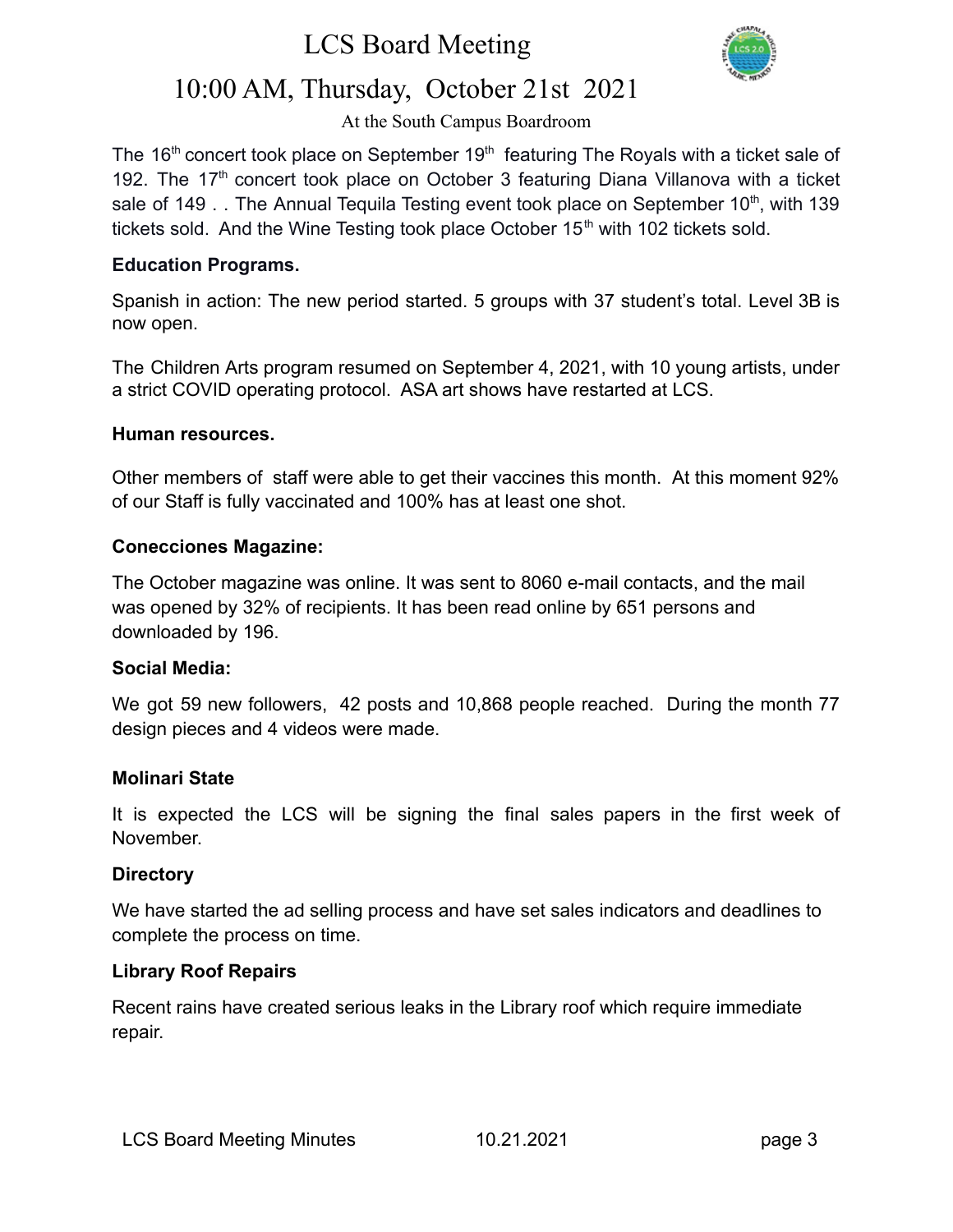

## 10:00 AM, Thursday, October 21st 2021

At the South Campus Boardroom

**Motion:** M/S/C Tim Boardman/Christy Caldwell to authorize the Executive Director to use the reserve Gillespie Fund to pay for repairs to the library roof. Discussion. The Board unanimously approved. **Motion Carried.**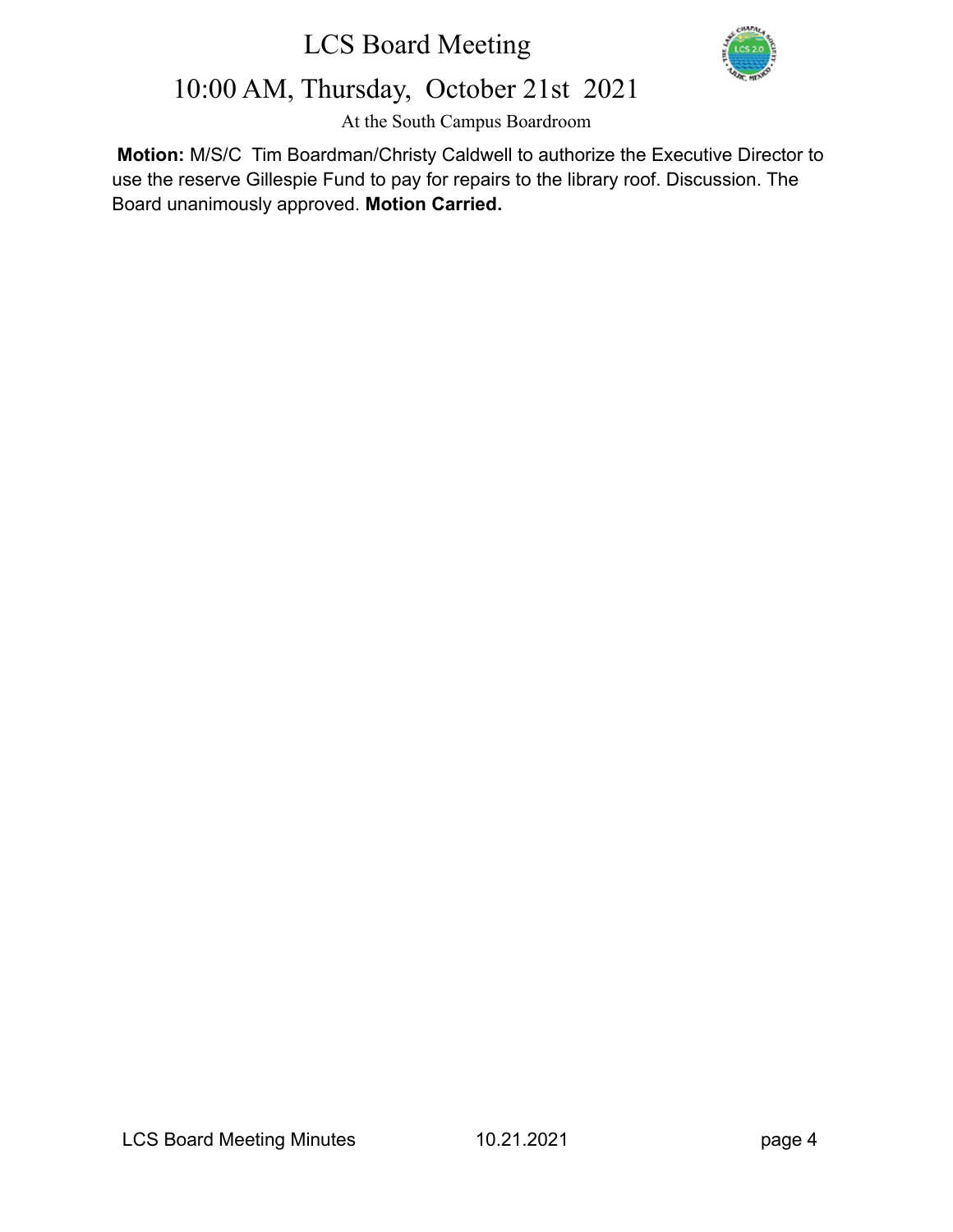

# 10:00 AM, Thursday, October 21st 2021

#### At the South Campus Boardroom

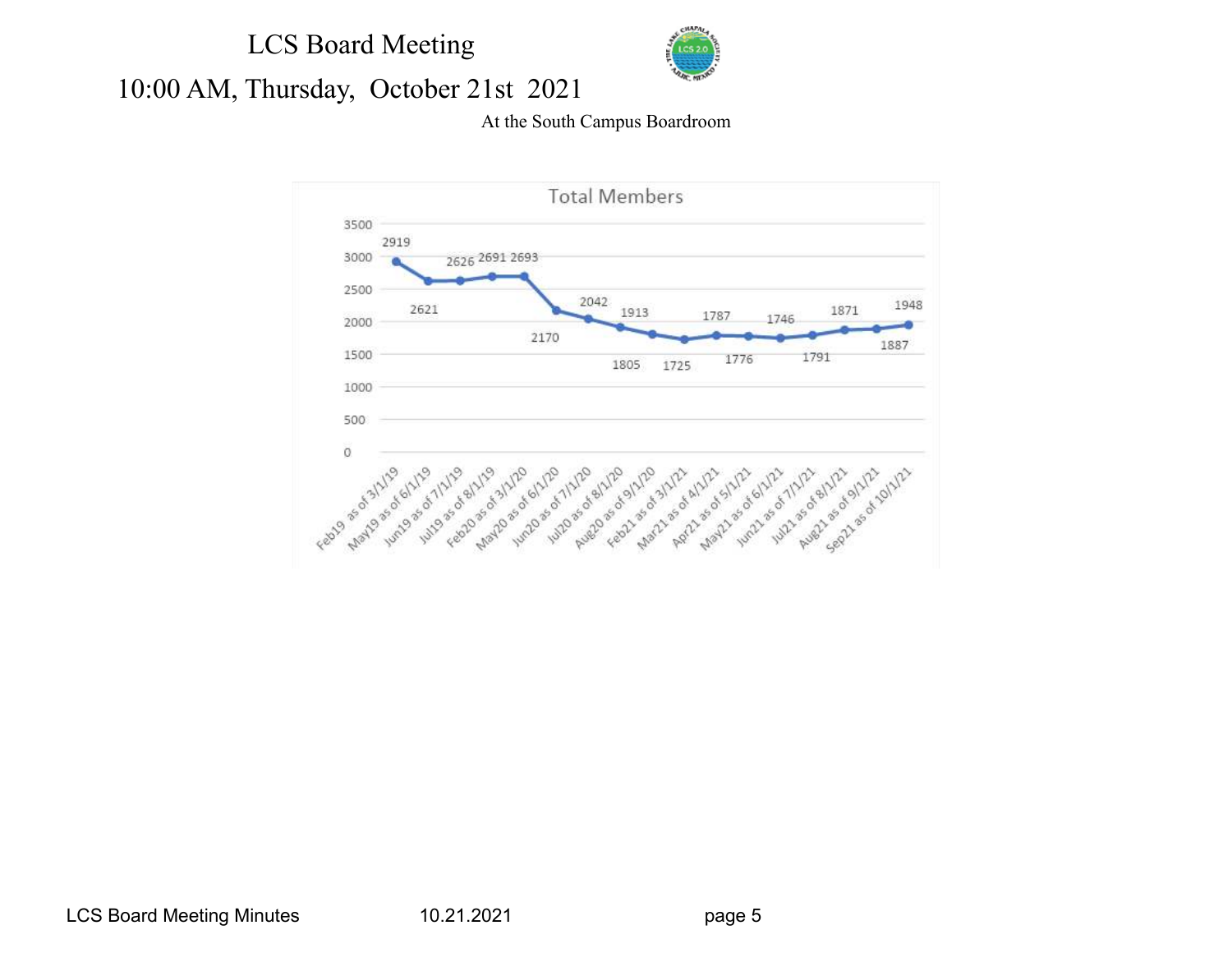

10:00 AM, Thursday, October 21st 2021

At the South Campus Boardroom

## **8. Ad hoc Committee Report: Michael Searles, Vice-president**.

As per the motion at the September 2021 Board meeting to address gaps in the LCS governance policy the ad hoc committee presented the following two motions.

**Motion:** M/S/C Michael Searles/Rick Chase. It is the policy of LCS that approved travel and business expenses will be reimbursed or advanced to paid employees, officers, board members, and volunteers. Approvals are granted by the Executive Director for paid employees and volunteers; by the LCS Executive Committee for the LCS President; and by the LCS President for all other Board members and the Executive Director. All travel and business spending must support the stated goals of the LCS. **Discussion**. The Board unanimously approved. **Motion Carried.**

**Motion:** M/S/C Michael Searles/Rick Chase. It is the policy of LCS that no Board member receives compensation, except, in the event, that a Board member assumes the role of the Executive Director on an interim basis. This should only occur on the termination, resignation, or inability of the current Executive Director to fulfill the obligations of the position. The amount paid to the Board member shall not exceed the then current salary of the Executive Director. The salary to the Board member shall continue to be paid until a new Executive Director is rehabilitated or recruited and trained. In no event shall the training period for the new Executive Director exceed one month. **Discussion**. The Board unanimously approved. **Motion Carried.**

## **9. Mexican Advisory Council: Yolly Martinez, Chairperson**

- The last meeting took place on October 14th. A meeting between the Council and the Board will be arranged to present the council and the projects and start the dialogue.
- Another meeting will introduce the Council to managers and volunteers. .

#### **10. Board Development: Hunter Johnson, Chairperson**

**●** The skills makeup of all Board members is now complete and it indicates an imbalance of needed skills and experience going forward.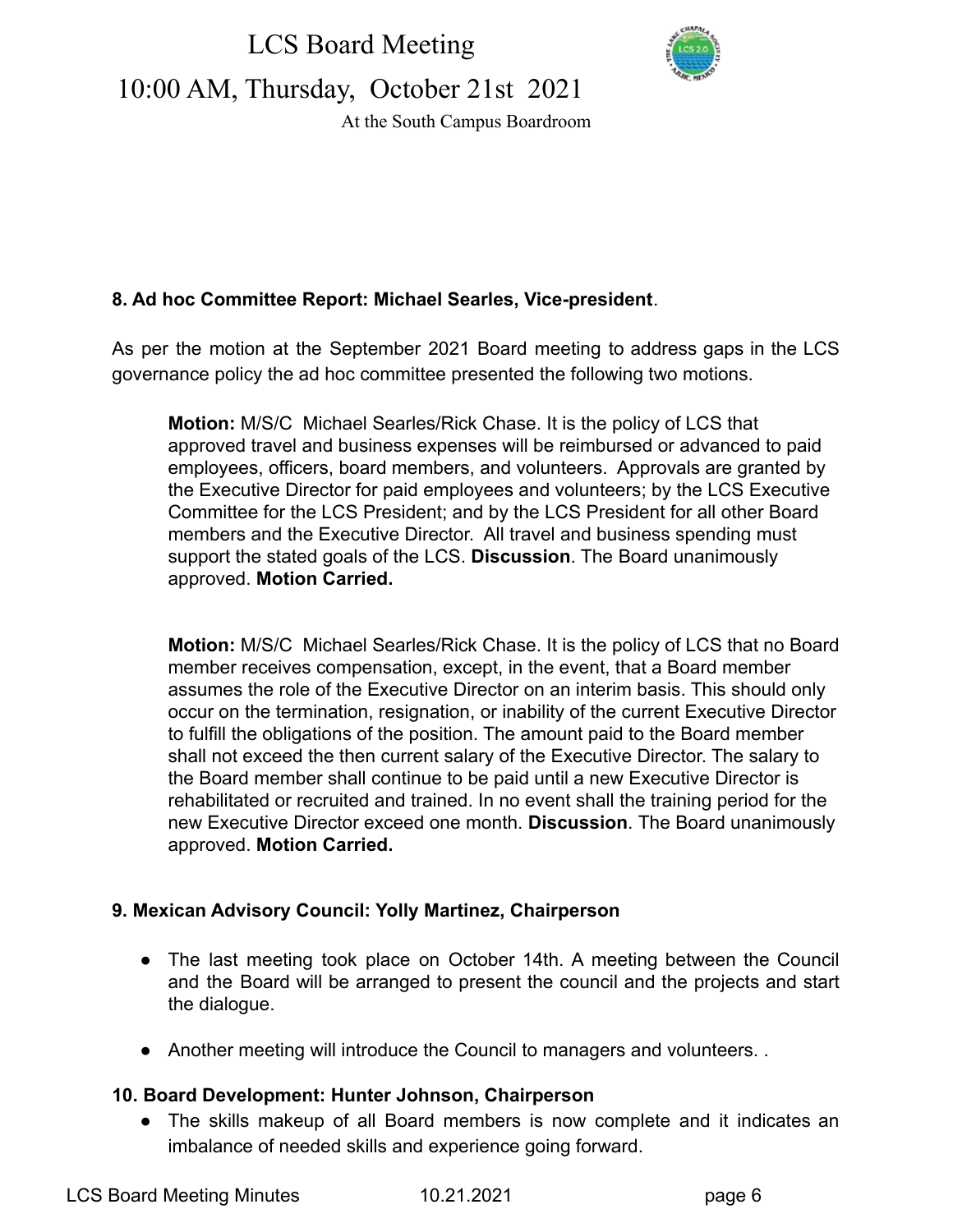

## 10:00 AM, Thursday, October 21st 2021

At the South Campus Boardroom

- The Committee is examining the LCS confidentiality and conflict-of-interest policies for possible updating.
- A List of Committee members and volunteers is being assembled as a pool of potential future Board candidates
- The Development Committee was assigned the expanded role of serving as the Nominating Committee for this year's AGM.
- **●** The next meeting of the Committee will take place Tuesday, November 2nd.

## **11. Campus Working Group" Larry Barnhardt, Chairperson**

- The group first met on September 30th. The next meeting will be October 28th
- Michael Pumphrey has agreed to join the team
- The group will first deal with immediate use of the Molinari property and ten longer term rationalization of use of the entire campus on 16th de Septeimbre.

#### **12. Old Business:**

#### **13. New Business:**

#### **14. Adjournment:**

M/S/C Michael Searles/Richard Chase to adjourn the meeting. The Board unanimously approved adjournment at 12:09 P.M.

### **The next board meeting date will be Thursday, November 18th, 2021 at 10:00 A.M.**

**Note: the next meeting will be held in person on the LCS campus so that a Board photo can be taken.**

Date of Approval: November 18th, 2021

George William Radford, Secretary